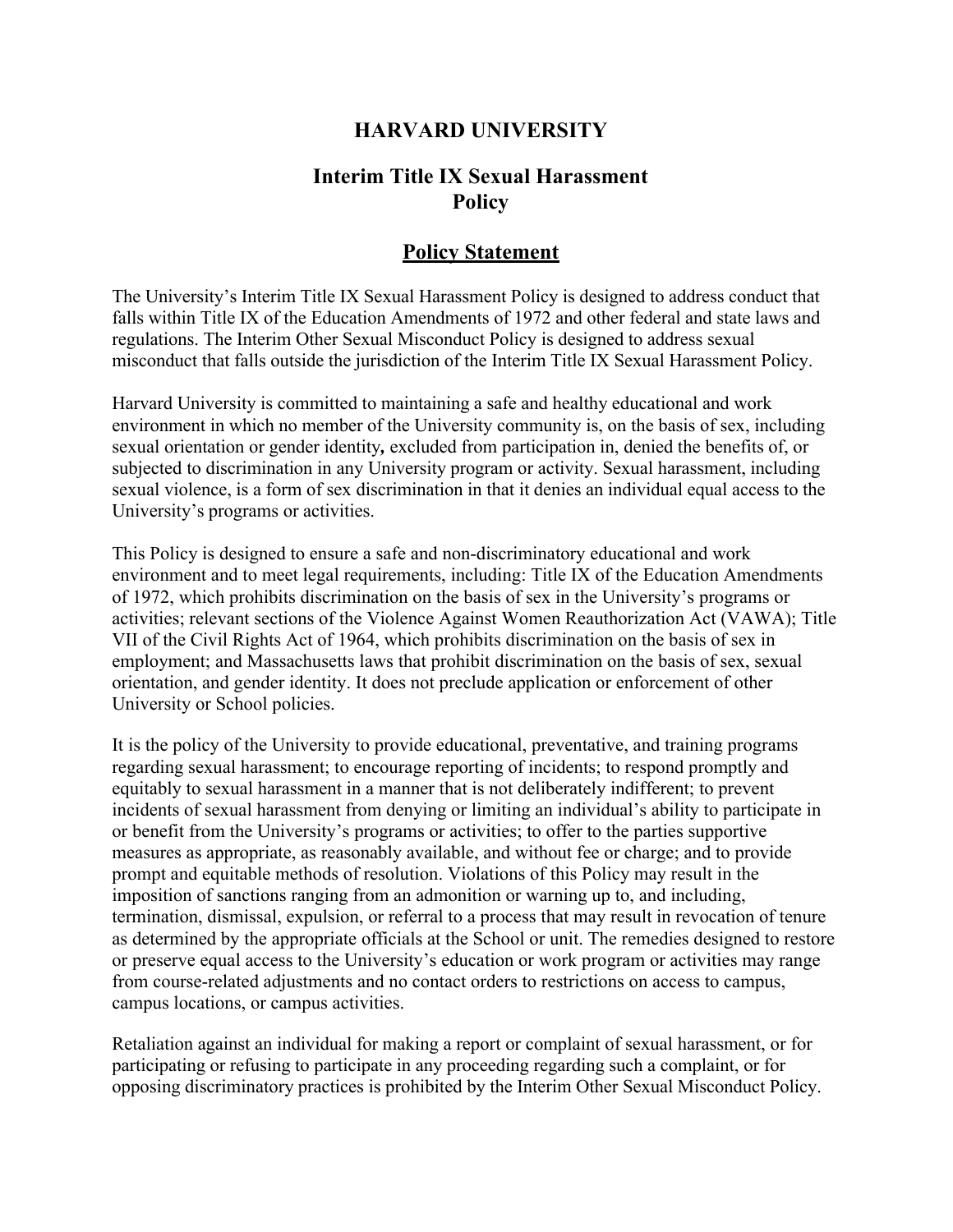Submitting a complaint that is not in good faith or providing false or misleading information in any investigation of complaints is also prohibited by the Interim Other Sexual Misconduct Policy.

Nothing in this Policy shall be construed to abridge academic freedom and inquiry, principles of free speech, or the University's educational mission.

# **Definitions**

#### **Sexual Harassment**

Sexual harassment is unwelcome conduct on the basis of sex, including sexual orientation and gender identity. Sexual harassment includes unwelcome sexual advances; requests for sexual favors; and other verbal, nonverbal, graphic, or physical conduct of a sexual nature or based on sexual orientation or gender identity, that satisfies one or more of the following: (1) an employee of the University either explicitly or implicitly conditioning the provision of an aid, benefit, or services of the University, such as an individual's employment or academic standing (for example, academic evaluation, grades, or advancement) on an individual's participation in unwelcome sexual conduct (quid pro quo); quid pro quo sexual harassment can occur whether a person resists and suffers the threatened harm, or the person submits and avoids the threatened harm. Both situations could constitute discrimination on the basis of sex; or (2) unwelcome conduct determined by a reasonable person to be so severe, pervasive, and objectively offensive that it effectively denies a person equal access to the University's education or work programs or activities; or (3) sexual assault, dating violence, domestic violence, and stalking. (See Appendix A for definitions).

Whether the conduct constitutes sexual harassment may depend on a variety of factors, including: the degree to which the conduct affected one or more person's education or employment; the type, frequency, and duration of the conduct; the relationship between the parties; the number of people involved; and the context in which the conduct occurred.

#### **Assessing the Conduct**

Conduct is unwelcome if a person did not consent to it. Consent is agreement, assent, approval, or permission given voluntarily and may be communicated verbally or by actions. That a person welcomes some sexual contact does not necessarily mean that person welcomes other sexual contact. Similarly, that a person willingly participates in conduct on one occasion does not necessarily mean that the same conduct is welcome on a subsequent occasion.

In addition, when a person is incapacitated, meaning so impaired as to be incapable of giving consent, conduct of a sexual nature is deemed unwelcome, provided that the Respondent knew or reasonably should have known of the person's incapacity. The person may be incapacitated as a result of drugs or alcohol or for some other reason, such as sleep or unconsciousness. A Respondent's impairment at the time of the incident as a result of drugs or alcohol does not, however, diminish the Respondent's responsibility for sexual harassment under this Policy.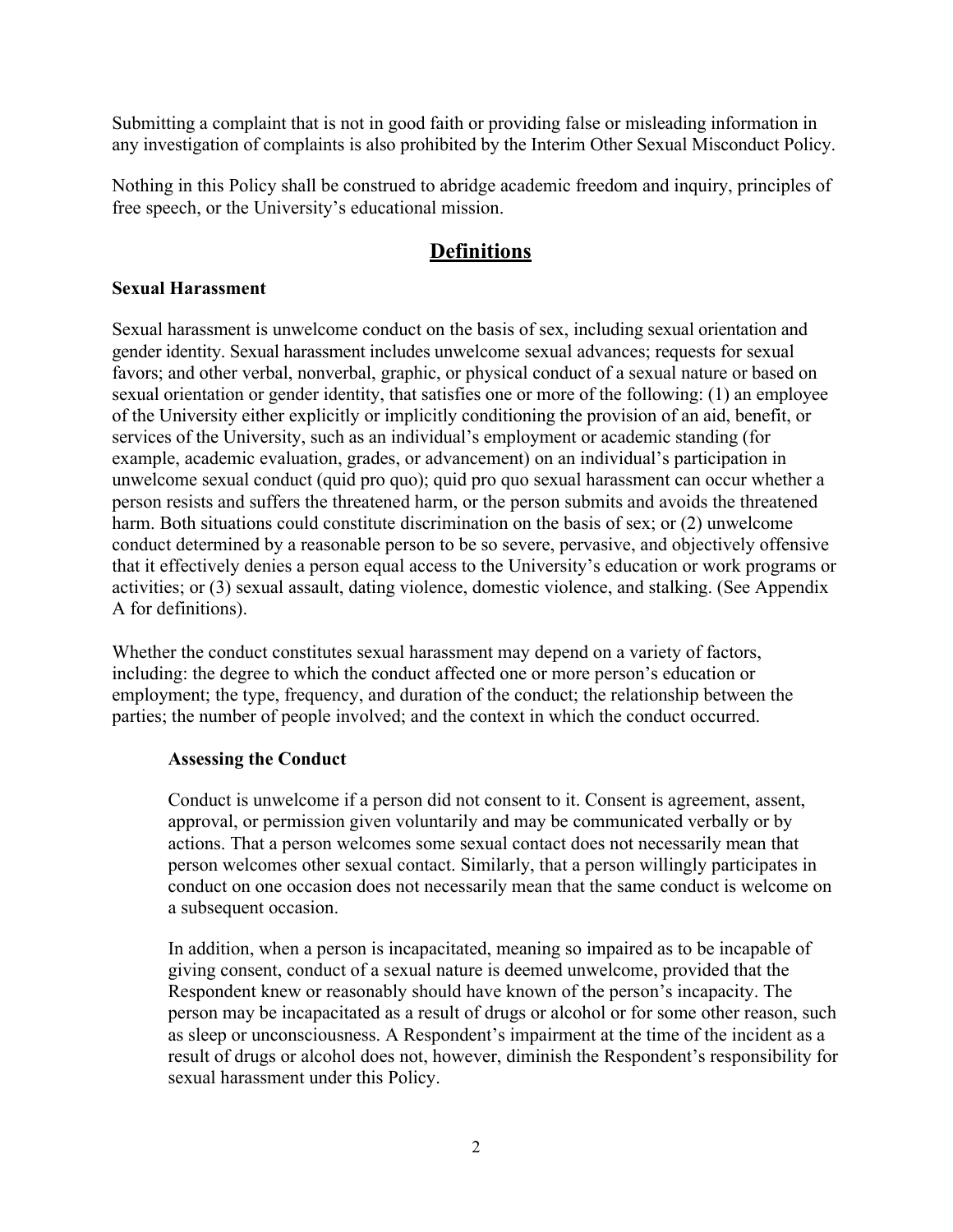#### **Jurisdiction**

This Policy applies to sexual harassment that is committed by students, faculty, staff, Harvard appointees, or third parties against a person in the United States, whenever the misconduct occurs:

1. On Harvard property; or

2. Off Harvard property, if the conduct was in connection with a University or Universityrecognized program or activity which includes locations, events, or circumstances over which the University exercised substantial control over both the person accused of the conduct and the context in which the sexual harassment occurred, and also includes any building owned or controlled by a student organization that is officially recognized by the University.

### **Monitoring and Confidentiality**

A variety of resources are available at the University and in the area to assist those who have experienced sexual harassment, including sexual violence.

Individuals considering making a disclosure to University resources should make sure they have informed expectations concerning privacy and confidentiality. The University is committed to providing all possible assistance in understanding these issues and helping individuals to make an informed decision.

It is important to understand that, while the University will treat information it has received with appropriate sensitivity, University personnel may nonetheless need to share certain information with those at the University responsible for stopping or preventing sexual harassment. For example, University officers, other than those who are prohibited from reporting because of a legal confidentiality obligation or prohibition against reporting, must promptly notify the School or unit Title IX Resource Coordinator about possible sexual harassment, regardless of whether a complaint is filed. Such reporting is necessary for various reasons, including to ensure that persons possibly subjected to such conduct receive appropriate services and information; that the University can track incidents and identify patterns; and that, where appropriate, the University can take steps to protect the Harvard community. This reporting by University officers will not necessarily result in a complaint; rather, the School or unit Title IX Resource Coordinator, in consultation with the University Title IX Coordinator, will assess the information and determine what action, if any, will be taken. Information will be disclosed in this manner only to those at the University who, in the judgment of the University Title IX Coordinator or School or unit Title IX Resource Coordinator, have a need to know.

Should individuals desire to discuss an incident or other information only with persons who are subject to a legal confidentiality obligation or prohibition against reporting, they should ask University officers for information about such resources, which are available both at the University and elsewhere. University officers are available to discuss these other resources and to assist individuals in making an informed decision.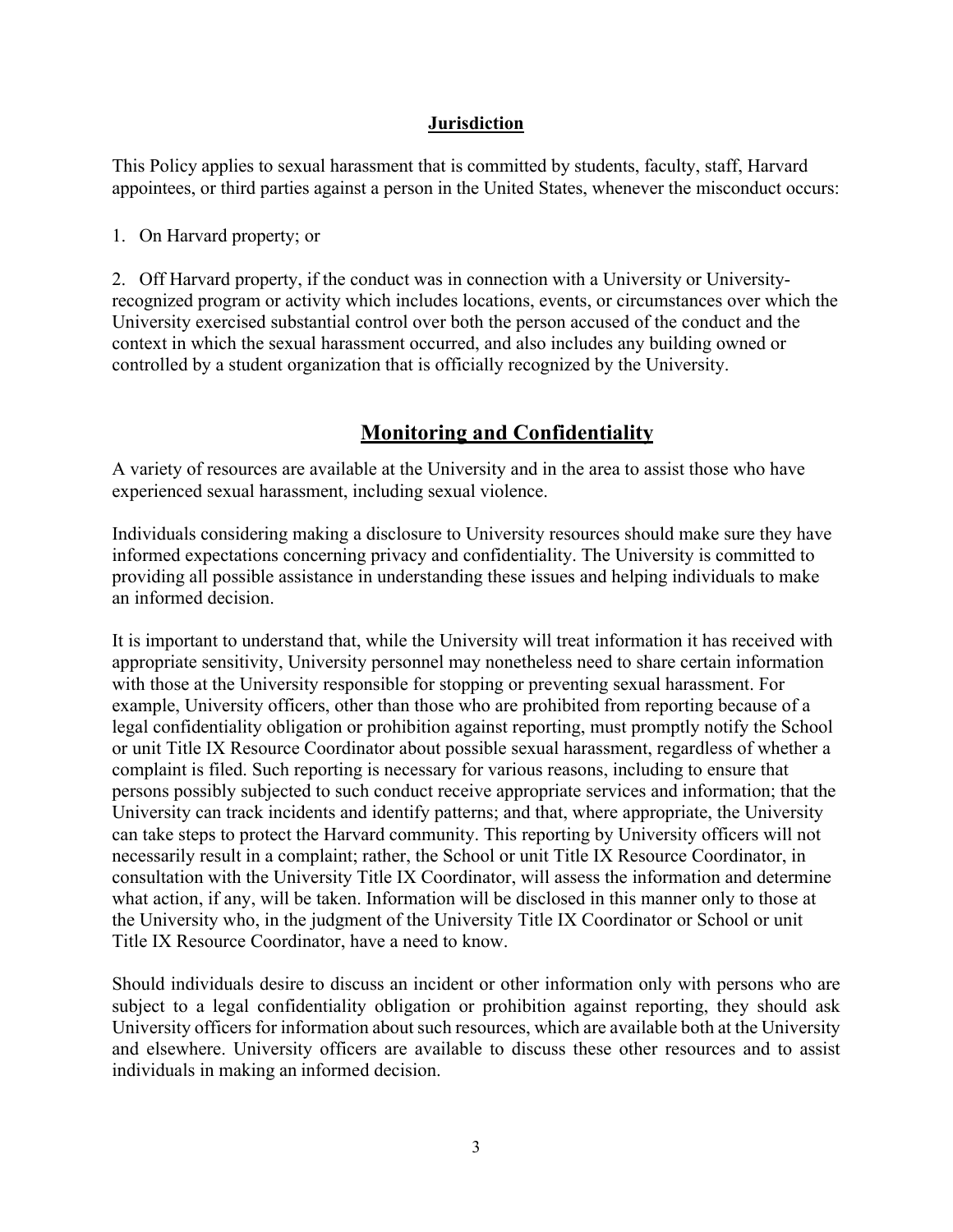# **Violations of other Rules**

The University encourages the reporting of all concerns regarding sexual harassment. Sometimes individuals are hesitant to report instances of sexual harassment because they fear they may be charged with other policy violations, such as underage alcohol consumption. Because the University has a paramount interest in protecting the well-being of its community and remedying sexual harassment, other policy violations will be considered, if necessary, separately from allegations underthis Policy.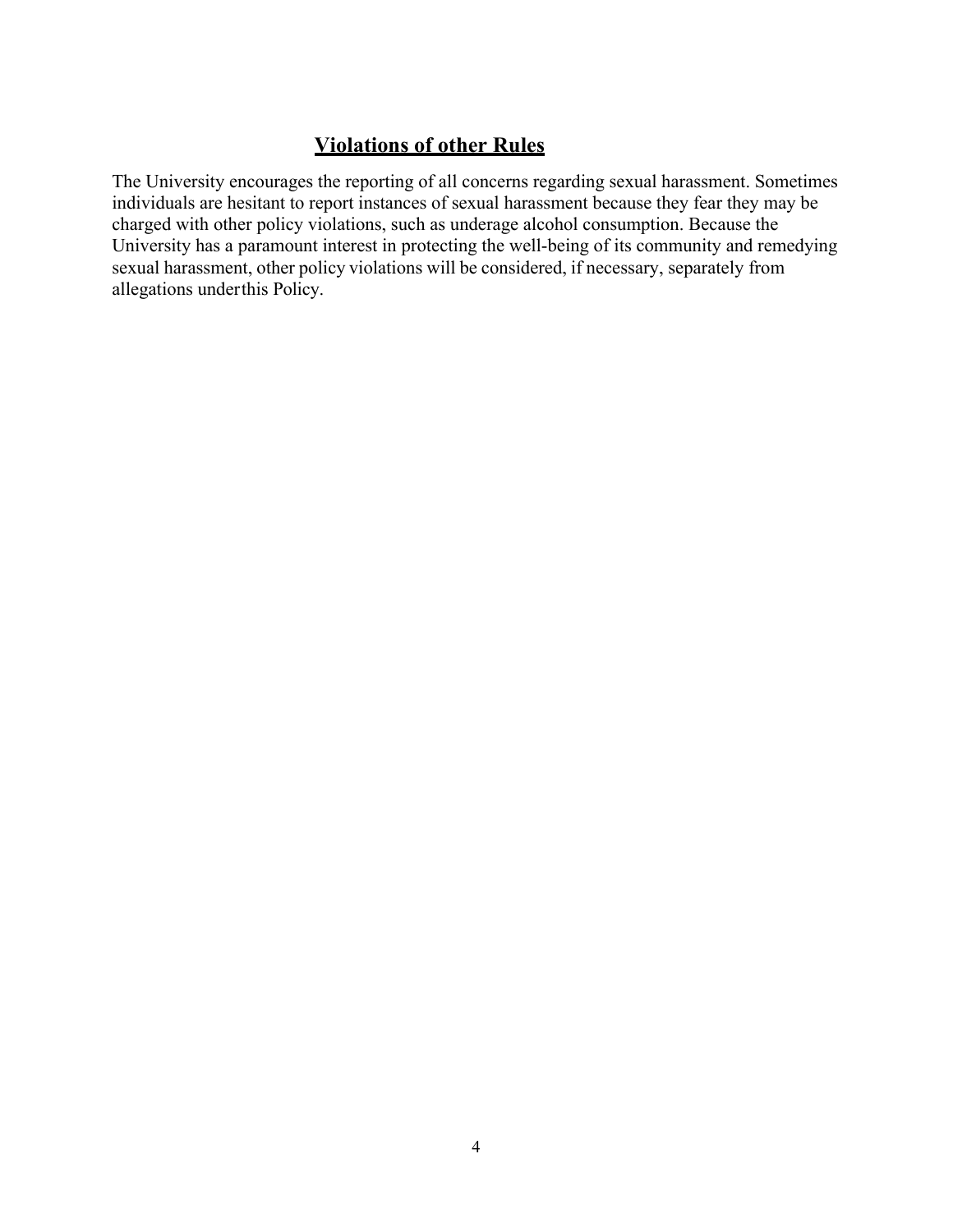#### **Resources**

*University Resources*: [Sexual Harassment/Assault Resources & Education](https://oge.harvard.edu/share) (SHARE) [HUHS Behavioral Health Services](http://huhs.harvard.edu/HealthServices/BehavioralHealth.aspx) [Harvard University Health Services](http://huhs.harvard.edu/) [Harvard Chaplains](http://chaplains.harvard.edu/) [Harvard University Police Department](http://www.hupd.harvard.edu/) [Employee Assistance Program](http://hr.harvard.edu/employee-assistance-program)

*School or unit Title IX Resource Coordinators, other relevant policies, and complaint procedures*: [Find your local Title IX Resource Coordinator](https://oge.harvard.edu/coordinators) [University Sexual Harassment Policies & Procedures](http://oge.harvard.edu/policies-procedures) [University Sexual Harassment Policies & Procedures](https://oge.harvard.edu/policies-procedures)

*Outside Agencies:* [U.S. Department of Education, Office for Civil Rights \(OCR\)](http://www2.ed.gov/about/offices/list/ocr/index.html?src=oc)  [U.S. Equal Employment Opportunity Commission \(EEOC\)](http://www.eeoc.gov/)  [Massachusetts Commission Against Discrimination \(MCAD\)](http://www.mass.gov/mcad/)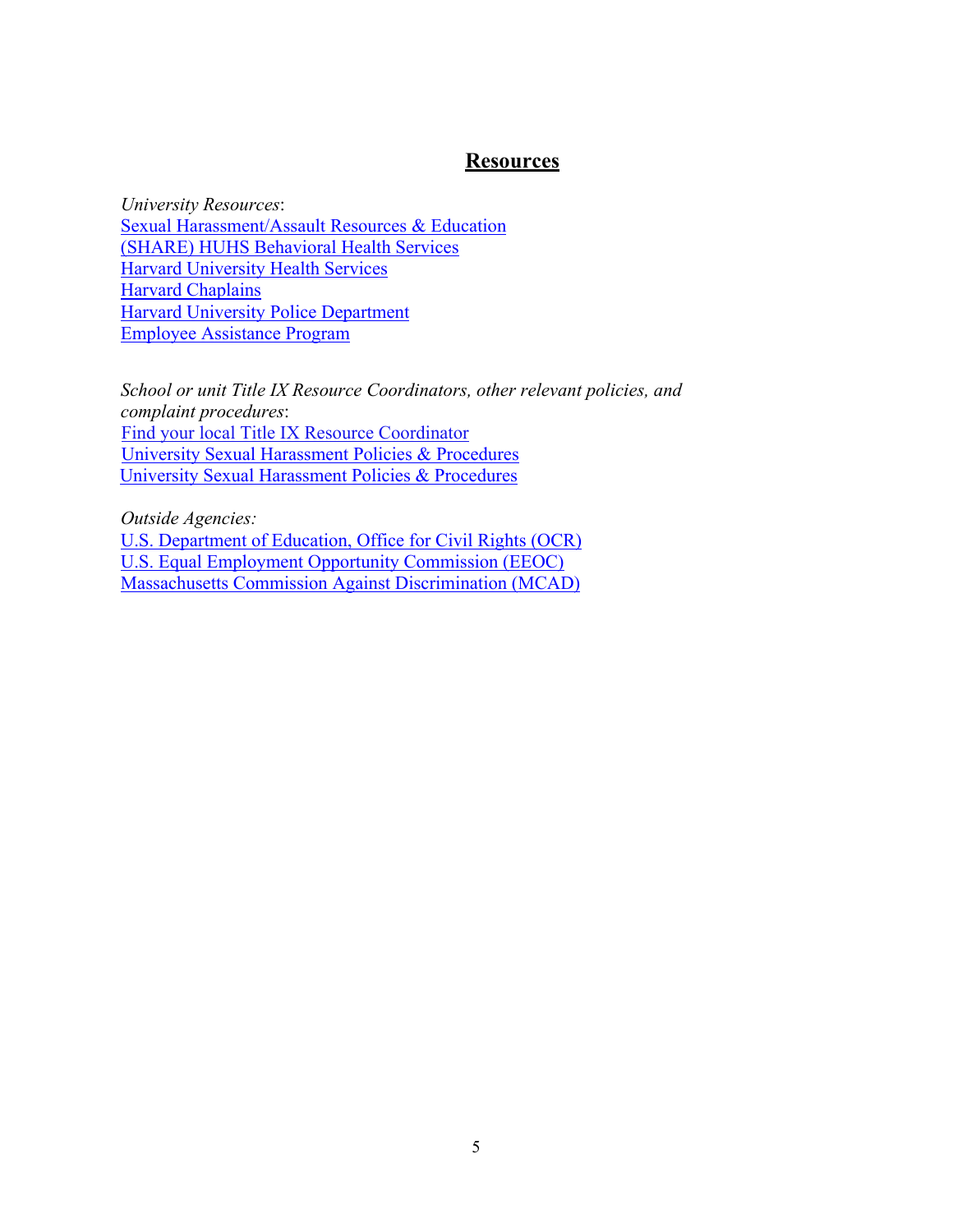# **Appendix A**

# **Current Definitions in Federal Law of Sexual Assault, [1](#page-5-0) Dating Violence, Domestic Violence, and Stalking**

- Sex Offenses: any sexual act including Rape, Sodomy, Sexual Assault With An Object, or Fondling directed against another person, without the consent of the victim, including instances where the victim is incapable of giving consent; also unlawful sexual intercourse.
	- o Rape: (except Statutory Rape) the carnal knowledge of a person, without the consent of the victim, including instances where the victim is incapable of giving consent because of his/her age or because of his/her temporary or permanent mental or physical incapacity.
	- o Sodomy: oral or anal sexual intercourse with another person, without the consent of the victim, including instances where the victim is incapable of giving consent because of his/her age or because of his/her temporary or permanent mental or physical incapacity.
	- o Sexual Assault With An Object: to use an object or instrument to unlawfully penetrate, however slightly, the genital or anal opening of the body of another person, without the consent of the victim, including instances where the victim is incapable of giving consent because of his/her age or because of his/her temporary or permanent mental or physical incapacity.
	- o Fondling: the touching of the private body parts of another person for the purpose of sexual gratification without the consent of the victim, including instances where the victim is incapable of giving consent because of his/her age or because of his/her temporary or permanent mental or physical incapacity.
	- o Incest: Nonforcible sexual intercourse between persons who are related to each other within the degrees wherein marriage is prohibited by law.
	- o Statutory Rape: Nonforcible sexual intercourse with a person who is under the statutory age of consent.
- Dating violence: violence committed by a person (A) who is or has been in a social relationship of a romantic or intimate nature with the victim; and (B) where the existence of such a relationship shall be determined based on a consideration of the length and type of relationship, as well as the frequency of interaction between the persons involved in the relationship. Dating violence includes, but is not limited to, sexual abuse, physical abuse of a sexual nature, or the threat of such abuse. Dating violence does not include acts covered under the definition of domestic violence, below.

<span id="page-5-0"></span><sup>&</sup>lt;sup>1</sup> Hereunder referred to as "Sex Offenses" in accordance with the Uniform Crime Reporting Program's National [Incident-Based Reporting System.](https://ucr.fbi.gov/nibrs/2018/resource-pages/nibrs_offense_definitions-2018.pdf)